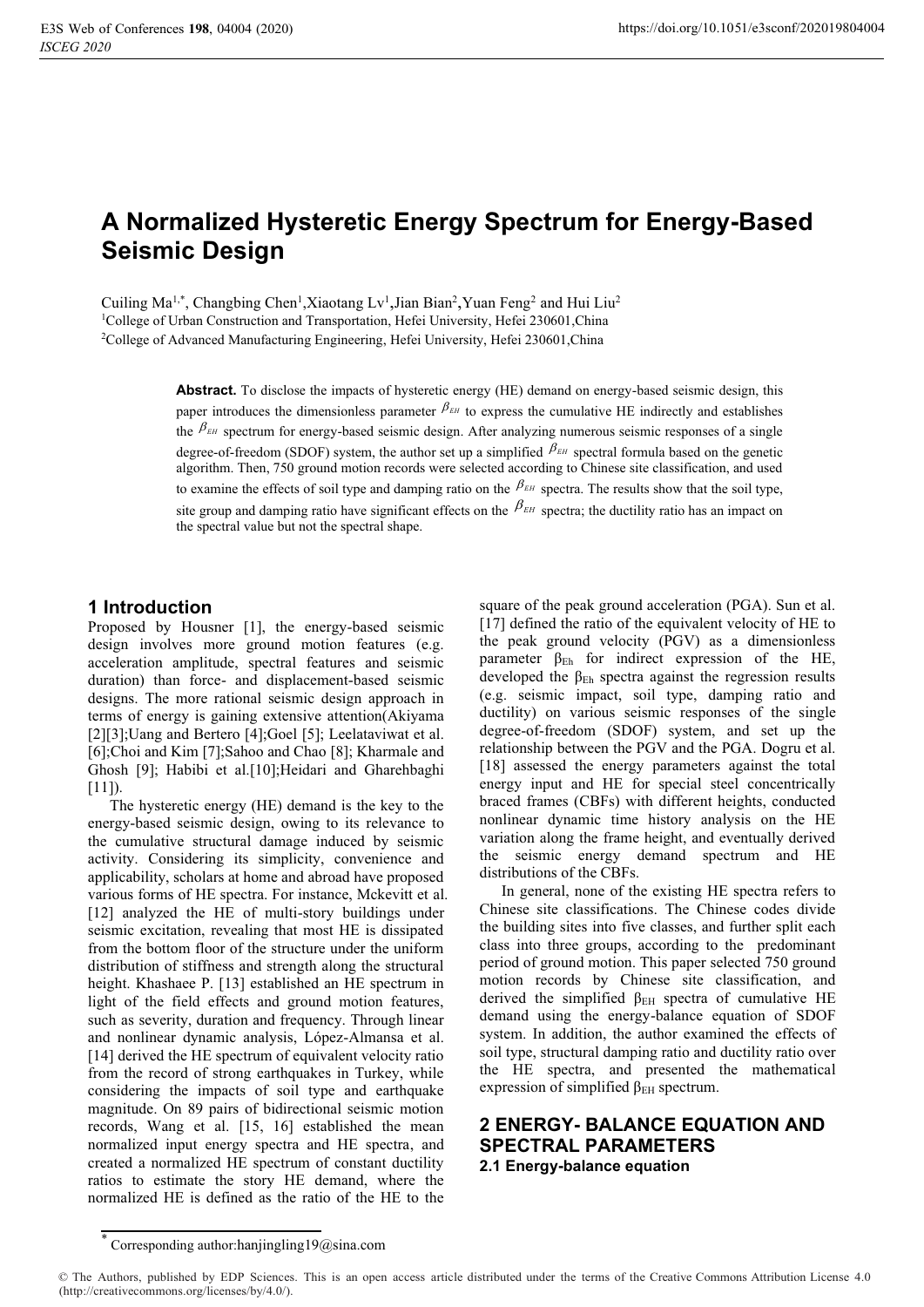Bruneau and Wang [19] advised to calculate the seismic input energy by the relative energy equation.Under unidirectional horizontal ground motion,the relative motion equation of an elastic-plastic SDOF system can be written as:

$$
\mathbf{m} \mathbf{x} + c \mathbf{x} + f_s = -m \mathbf{x}_g \tag{1}
$$

where  $m$  is the mass;  $c$  is the viscous damping coefficient;

 $f_s$  is the restoring force; *x*, *x* and *x* are the relative displacement, velocity and acceleration of the mass with respect to ground, respectively;  $\ddot{x}_g$  is the ground acceleration.

The energy equation can be derived from equation (1) through integration over the entire seismic duration:

$$
\int_0^t m x^2 dx + \int_0^t c x^2 dx + \int_0^t f_s^2 dx = -\int_0^t m x_g^2 dx \qquad (2)
$$

where t is time.

Equation (2) can be rewritten as:  $E_{Kr} + E_D + E_E + E_H = E_h$  (3)

where  $E_{kr}$  is the kinetic energy;  $E_p$  is the energy

dissipated by viscous damping;  $E<sub>E</sub>$  is the elastic strain energy stored in the SDOF system;  $E_H$  is the HE dissipated from inelastic behaviors;  $E_{Ir}$  is the total input energy induced by the earthquake.

In far-field earthquakes, structural failure is mainly caused by the cumulative damage from the cyclic effect and gradual accumulation of oscillation-induced seismic energy. Thus, the cumulative HE can reasonably describe the far-field seismic damage. Then, the *EH* can be expressed as an equivalent velocity  $V_{\text{EH}}$  [20]:

$$
V_{EH} = \sqrt{\frac{2E_H}{m}}
$$
 (4)

where *m* is the mass. Finally, the dimensionless parameter  $\beta_{EH}$  can be defined as the ratio of the equivalent velocity of HE to the PGV [17]:

$$
\beta_{EH} = \frac{V_{EH}}{PGV} \tag{5}
$$

#### **2.2 Spectral parameters**

The selected SDOF system satisfies the forcedisplacement relationship of the bilinear elastic-plastic model. The post-yielding stiffness ratio (PYSR) was set to 0.05 and 0.00, the damping ratio  $\zeta$  to 0.01~0.20, and the ductility ratio  $\mu$  to 1~10.

# **3 Ground Motion Records**

A total of 750 ground motion records were extracted from the PEER Ground Motion Database according to the geological conditions of various seismic stations [21] and the *Code for Seismic Design of Buildings* [22]. The number and percentage of ground motion records in each site type are respectively presented in Table 1 and Table 2.

In Chinese codes,according to the equivalent shear wave velocity of the soil layer and the thickness of the

site cover,the building sites can be divided into soil type I,Ⅱ,Ⅲ,Ⅳ.It should be mentioned that Lv [23],by analyzing a number of geological prospecting data of U.S. station sites, concluded that China's soil type I corresponds to the site class A and B and a part of site class C of U.S., China's soil type II is between site class C and D of U.S., China's soil type III is between site class D and E of U.S., and China's soil type IV is identical with U.S. site class E.

| magnitude according to soil type of Chinese code. | <b>Table 1.</b> Statistics of ground motion records based on moment |
|---------------------------------------------------|---------------------------------------------------------------------|
|                                                   |                                                                     |

| Soil type       | Moment magnitude |                |                       |                       |       |                       |  |
|-----------------|------------------|----------------|-----------------------|-----------------------|-------|-----------------------|--|
|                 | 4<<br>M          | 5<<br>M        | 6<<br>M               | $7<$ M<br>$\leq 8$    | Total | Propo<br>rtion        |  |
|                 | $\leq 5$         | $\leq 6$       | $\leq$ 7              |                       |       |                       |  |
| Soil type $I$   | $\theta$         | $\overline{4}$ | 100                   | 16                    | 120   | 16.0<br>$\frac{0}{0}$ |  |
| Soil type $II$  | $\theta$         | 64             | 387                   | 78                    | 529   | 70.5<br>$\frac{0}{0}$ |  |
| Soil type<br>Ш  | $\overline{2}$   | $\mathbf{0}$   | 73                    | 8                     | 83    | 11.1<br>$\%$          |  |
| Soil type<br>IV | $\theta$         | $\overline{4}$ | 8                     | 6                     | 18    | 2.4%                  |  |
| Total           | 2                | 72             | 568                   | 108                   | 750   |                       |  |
| Percentage      | $0.3\%$          | 9.6%           | 75.7<br>$\frac{0}{0}$ | 14.4<br>$\frac{0}{0}$ |       |                       |  |

| <b>Table 2.</b> Statistics of ground motion records based on epicenter |  |  |  |
|------------------------------------------------------------------------|--|--|--|
|                                                                        |  |  |  |

distance according to soil type of Chinese code

|                 | Epicenter distance (km) |                          |                      |                                 |                |       |                       |
|-----------------|-------------------------|--------------------------|----------------------|---------------------------------|----------------|-------|-----------------------|
| Soil type       | 30<<br>R<br>$\leq 50$   | 50<br>$<$ R<br>$\leq 80$ | 80 < R<br>$\leq 120$ | 120<<br>$R \leq 20$<br>$\theta$ | 200 <<br>R     | Total | Propo<br>-rtion       |
| Soil type<br>I  | 26                      | 38                       | 14                   | 24                              | 18             | 120   | 16.0<br>$\frac{0}{0}$ |
| Soil type<br>II | 120                     | 128                      | 89                   | 106                             | 86             | 529   | 70.5<br>$\frac{0}{0}$ |
| Soil type<br>Ш  | 8                       | 21                       | 12                   | 20                              | 22             | 83    | 11.1<br>$\frac{0}{0}$ |
| Soil type<br>IV | $\overline{c}$          | 6                        | $\overline{2}$       | 6                               | $\overline{2}$ | 18    | 2.4%                  |
| Total           | 156                     | 193                      | 117                  | 156                             | 128            | 750   |                       |
| Propo-<br>rtion | 20.8<br>$\frac{0}{0}$   | 25.7<br>$\frac{0}{0}$    | 15.6%                | 20.8%                           | 17.1%          |       |                       |

In the above Chinese code, the impacts of seismic environment on the acceleration response spectrum is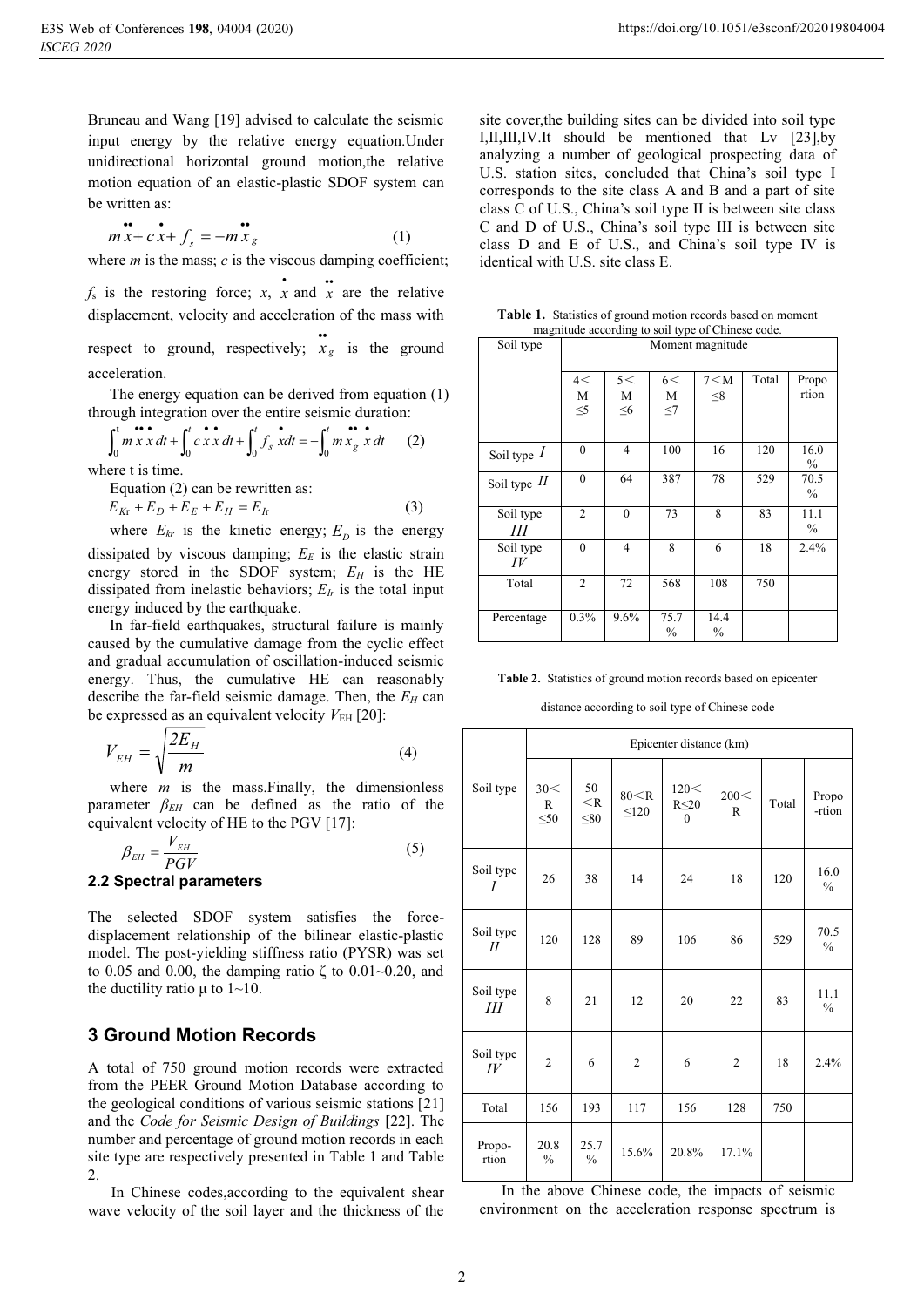$v<sub>E</sub>$  are 1/4 of the platform values corresponding to the absolute acceleration response spectrum and pseudovelocity response spectrum, respectively. The damping ratios of both spectra are 0.05.

According the *Seismic Ground Motion Parameter Zonation Map of China* [25], the ground motion records of each soil type (I, II, III and IV) in Table 3 were further divided into three site groups according to the  $T_{\varphi}$ . **Table 3.** Classified standard of ground motion based on Tg(sec).

| Site    | Soil type     |               |               |               |  |  |  |  |
|---------|---------------|---------------|---------------|---------------|--|--|--|--|
| group   |               | Н             | Ш             | IV            |  |  |  |  |
| Group 1 | $\leq 0.25$   | $\leq 0.40$   | $\leq 0.50$   | $\leq 0.70$   |  |  |  |  |
| Group 2 | $0.25 - 0.35$ | $0.40 - 0.45$ | $0.50 - 0.65$ | $0.70 - 0.90$ |  |  |  |  |
| Group 3 | $\geq 0.35$   | $\geq 0.45$   | $\geq 0.65$   | $\geq 0.90$   |  |  |  |  |

# **4 Effect Parameters of Simplified**  $\beta$  **EH HE Spectra**

The cumulative HE spectra are determined by the features of the estimated seismic oscillation at a given site and the dynamic behavior of the structure. This section explores the impacts of soil type, site group, structural damping ratio and ductility ratio on the HE demand of the SDOF system, which is represented by the dimensionless parameter  $\beta_{EH}$ .

#### **4.1 Soil type**

The mean  $\beta_{EH}$  under the ground motions of site group 1 of soil types I, II, III and IV (Table 3) was computed at the ductility ratio of 2, the damping ratio of 0.05 and the PSYR of 0.00. It can be seen from Figure 1 that the soil type had a significant impact on the HE. The mean  $\beta_{EH}$  spectra consist of the rising, stable and declining segments, which correspond to the short, medium and long periods, respectively. The  $\beta_{EH}$  spectra of soil types I and II were relatively stable in the long term, but that of soil type IV plunged with the increase of the period. The  $\beta_{EH}$  spectrum of soil type III fell between those of soil types I and II and soil type IV. From soil type I to IV, the peak  $\beta_{EH}$  and peak period increased continuously.



**Figure 1.** Effect of soil type:  $\mu=2$ ,  $p=0.0$ ,  $\zeta=0.05$ .

#### **4.2 Structural damping ratio**

The mean  $\beta_{EH}$  spectra of the site groups 1, 2 and 3 in the soil type II at different damping ratios are displayed in Figure 2 (PGA=0.2g,  $\mu=2$ ,  $p = 0.0$  and  $\zeta=0.01$ , 0.02, 0.035, 0.05, 0.10 and 0.20).



(a) Site group 1,  $\mu=2$ ,  $p=0.0$ 





 $\frac{3}{T(s)}$ 

**Figure 2.** Effects of structural damping ratio.

As shown in Figure 2, the spectra underwent a negligible shift towards the right with the growing damping ratio. Meanwhile, the peak  $\beta_{EH}$  of each site group dropped gradually, revealing the peak clipping effect of the damping ratio. The damping ratio had similar impacts on the  $\beta_{EH}$  spectra, under the ground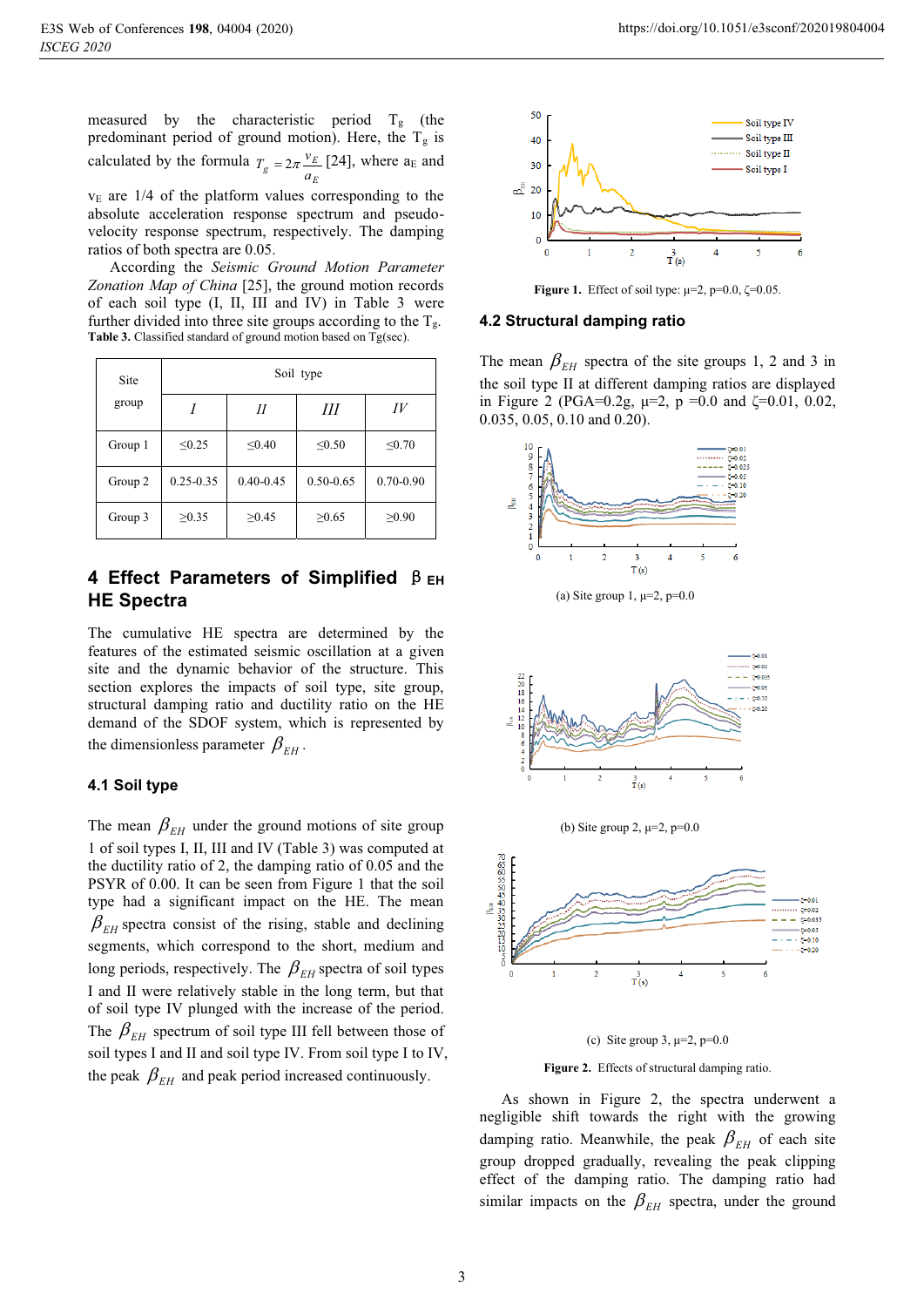motions of different site groups at different soil types. Thus, the effects of damping ratio on peak  $\beta_{EH}$  can be expressed by the same correction factor.

#### **4.3 Ductility ratio**

The mean  $\beta_{EH}$  spectra of the site groups 1, 2 and 3 in the soil type II at different ductility ratios are shown in Figure 3 (PGA=0.2g,  $\zeta$ =0.05, p=0.0 and  $\mu$ =2, 3, 4, 5, 6, 7 and 8). Obviously, the  $\beta_{EH}$  spectra values are sensitive to small variations in ductility ratio when the damping ratio remains constant. As the ductility ratio increased from 2 to 4, the  $\beta_{EH}$  value at constant period grew continuously, but became stable when the ductility ratio reached and surpassed 5. The phenomena demonstrate the limited effect of ductility ratio on spectral shape.



(a) Site group  $1, \zeta = 0.05, p = 0.0$ 



(b) Site group 2, ζ=0.05, p=0.0



**Figure 3.** Effect of structural ductility.

#### **4.4 Site group**

The mean  $\beta_{EH}$  spectra of the site groups 1, 2 and 3 in the soil type II are displayed in Figure 4 at  $PGA=0.2g$ ,  $\mu=2$ , p=0.05 and  $\zeta=0.05$ . It can be seen that the site group has an important impact on the HE for the same soil type. The  $\beta_{EH}$  spectra values increased linearly in the short period when the site group changed from 1 to 3.



**Figure 4.** Effect of site group ( $\mu$ =2, p=0.05,  $\zeta$ =0.05).

### **5 Simplified βEH Spectra of Cumulative HE**

As mentioned above, the  $\beta_{EH}$  spectra consist of the rising, stable and declining segments, and the spectral values are affected by the soil type, site group, damping ratio and ductility ratio. Hence, 12 groups of ground motions were classified by soil type and site group, and taken as the inputs. Then, the mean response of each group of ground motions was computed for the statistical analysis on the impacts from the damping ratio and ductility ratio. Figure 5 provides the fitted smooth spectral curves.



accumulated hysteretic energy.

The corresponding mathematical expressions are as follows:

$$
\beta_{EH} = (T/T_1)\eta_1 R_{EH,\mu} \beta_{EH,\text{max}} \quad 0 \le T < T_1
$$
\n
$$
\beta_{EH} = \eta_1 R_{EH,\mu} \beta_{EH,\text{max}} \quad T_1 \le T \le T_2
$$
\n
$$
\beta_{EH} = (T_2/T)^{\gamma} \eta_1 R_{EH,\mu} \beta_{EH,\text{max}} \quad T_2 < T \le 6
$$
\n(6)

where  $T<sub>i</sub>$  is the separation period between the rising segment and horizontal segment, and  $\overline{T}$ , is the separation period between the horizontal segment and declining segment;  $T_1, T_2$  are relevant to soil type, site group and structural ductility, but are unrelated to structural damping;  $\eta_1$  is the correction factor of structural damping ratio and is calculated by the equation (8);  $R_{EH,\mu}$  is the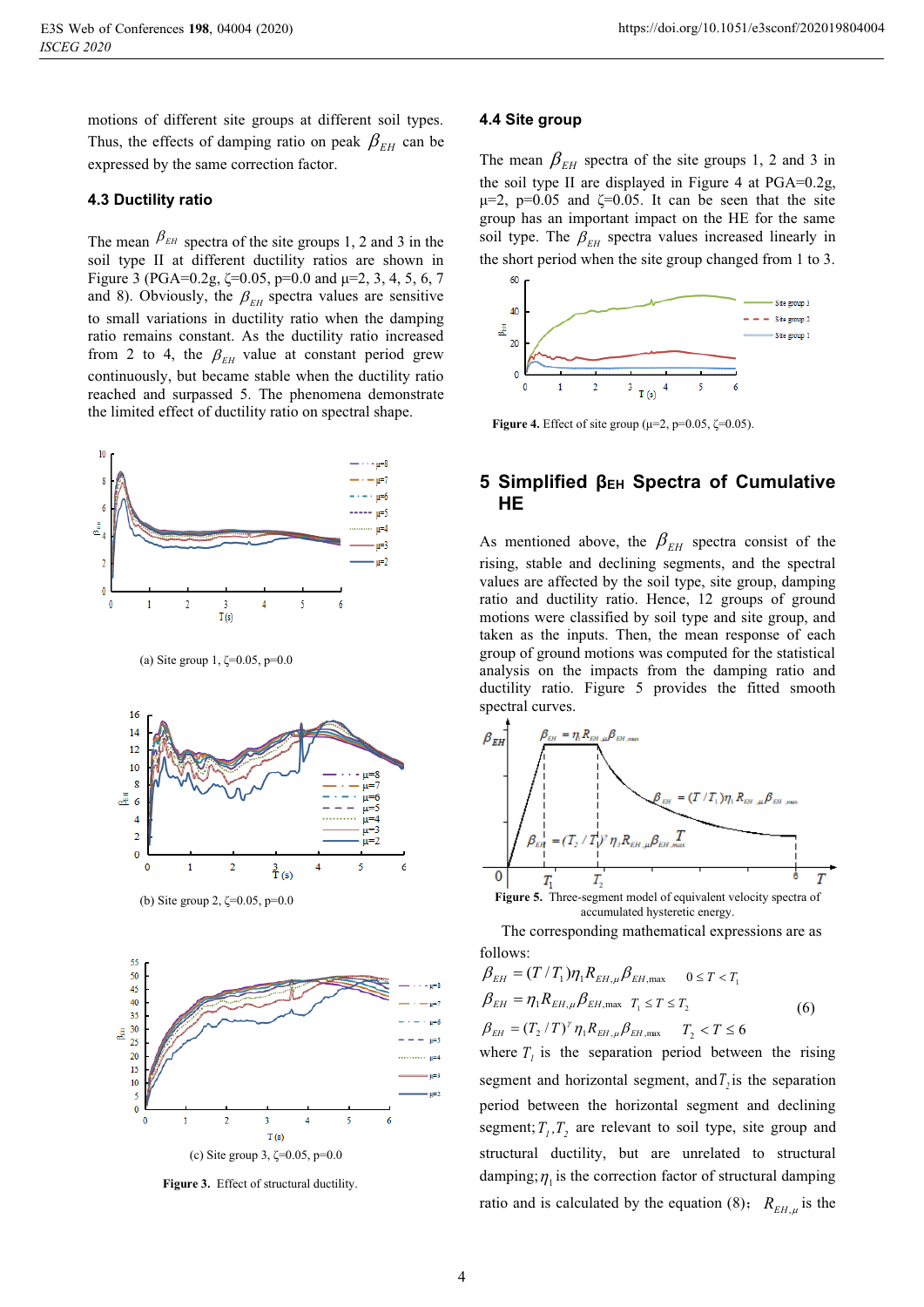structural ductility correction factor and is calculated by equation (9);  $\gamma$  is the attenuation index of the declining segment and is calculated by the equation (10);  $\beta_{\text{EH,max}}$  is the peak  $\beta_{EH}$  of cumulative HE at the acceleration amplitude of 0.2g, damping ratio of 0.05, the PSYR of 0.0 and the ductility ratio of 2.

(1) Correction factor of damping ratio  $(\eta_1)$ 

The reference damping ratio of the elastic-plastic system was set to 0.05. Considering the peak clipping effect of damping ratio on the  $\beta_{EH}$  spectra of cumulative HE, the correction factor can be defined as:

$$
\eta_1 = \frac{\beta_{EH,\max,\zeta}}{\beta_{EH,\max,\zeta=0.05}}
$$
(7)

By analyzing the  $\beta_{EH}$  spectra peak values under different structure damping ratios, it is found that the peak value decreases continuously with the increase of structural damping ratio. Such decrease is unrelated to soil types and site groups. Therefore,  $\eta_1$  can be fitted by an inverse proportional function.The comparison between  $\beta_{EH}$  peak values at different damping ratios shows that the peak value decreased continuously with the increase of the damping ratio. However, the decrease has nothing to do with soil type or site group. Hence, the  $\eta_1$  can be fitted by an inverse proportional function:

$$
\eta_1 = 1 + \frac{0.05 - \zeta}{0.08 + 1.2\zeta}
$$
\n(8)

where  $\zeta$  is the damping ratio.

(2) Correction factor of ductility ratio ( $R_{EH,\mu}$ )

The values and shapes of  $\beta_{EH}$  spectra are sensitive to μ when the latter is smaller than 5. Hence, the correction factor ( $R_{EH,\mu}$ ) can be defined as:

$$
R_{EH,\mu} = I + \frac{\mu - 2}{2 + 2\mu} \tag{9}
$$

where  $\mu$  is the ductility ratio.

(3) Attenuation index  $(\gamma)$  of the declining segment

As shown in Figure 2, the declining segment tended to be stable with the increase of damping ratio. The attenuation index  $\gamma = \gamma_1 + f(\zeta)$  was introduced to consider the shape variation of the  $\beta_{EH}$  spectra. Note that the value of  $f(\zeta)$  varies with site groups. For safety and simplicity, the  $f(\zeta)$  was set to a small value under the constant  $\zeta$ . The  $\gamma$  can be expressed as

$$
\gamma = \gamma_1 + \frac{0.05 - \zeta}{0.5 + 6\zeta}
$$
\n(10)

where the values of  $\gamma_1$  are listed in Table 4, which are related to soil type and site group; ζ is the damping ratio.

**Table 4**  $\beta_{EH}$  spectra parameters when acceleration amplitude is 0.2g.

| Soil<br>type       | Site group | $\beta_{\rm \scriptscriptstyle EH,max}$ | $T_1(S)$ | $T_2(S)$ | $\gamma_{1}$ |
|--------------------|------------|-----------------------------------------|----------|----------|--------------|
|                    | Group 1    | 6.5                                     | 0.15     | 0.35     | 0.35         |
| $\cal I$           | Group 2    | 13                                      | 0.40     | 0.70     | 0.60         |
|                    | Group 3    | 26                                      | 1.30     | 2.85     | 0.45         |
| $I\!I$             | Group 1    | 6                                       | 0.10     | 0.45     | 0.22         |
|                    | Group 2    | 11                                      | 0.20     | 4.9      | 0.5          |
|                    | Group 3    | 35                                      | 1.4      | 5.8      | 0.02         |
| III                | Group 1    | 12                                      | 0.20     | 0.80     | 0.10         |
|                    | Group 2    | 18                                      | 0.40     | 2.5      | 0.75         |
|                    | Group 3    | 19                                      | 1.35     | 4.10     | 0.80         |
| $I\hspace{-.1em}V$ | Group 1    | 3.0                                     | 0.40     | 1.20     | 1.0          |
|                    | Group 2    | 7.0                                     | 0.60     | 1.20     | 1.0          |
|                    | Group 3    | 18.0                                    | 1.0      | 4.8      | 1.20         |

#### (4) Periods  $(T_1, T_2)$  of characteristic points

The periods  $T_1$  and  $T_2$ , corresponding to the starting and end points of the horizontal segment, are related to soil type, site group and structural ductility, but their correlations with damping ratio can be neglected.There's a certain linear relationship between  $T_1$  (or  $T_2$ ) and  $\mu$ :  $T_1 (or T_2) = k\mu + b, (k < 0, b > 0)$  For the sake of simplification, the effects of  $\mu$  can be neglected and the  $T_1$  and  $T_2$  values are listed in Table 4.

(5) Peak  $\beta_{EH}$  ( $\beta_{EH, max}$ )

As shown in Table 4,  $\beta_{EH, \text{max}}$  is the peak  $\beta_{EH}$  in the stable segment at the acceleration amplitude of 0.2g. Here, the mean  $\beta_{EH}$  values of each site group and soil type were selected, and fitted by the genetic algorithm on the Matlab. Figure 6 presents the fitted  $\beta_{EH}$  spectra and the dynamic analysis results at different parameters.



**Figure 6.** Comparison between fitted  $\beta_{EH}$  spectra and the dynamic rationalized and the dynamic rational spectral dependence of group 1 in soil type II under different damning ration analysis results of group 1 in soil type II under different damping ratios  $(\mu=2 \text{ and } p=0).$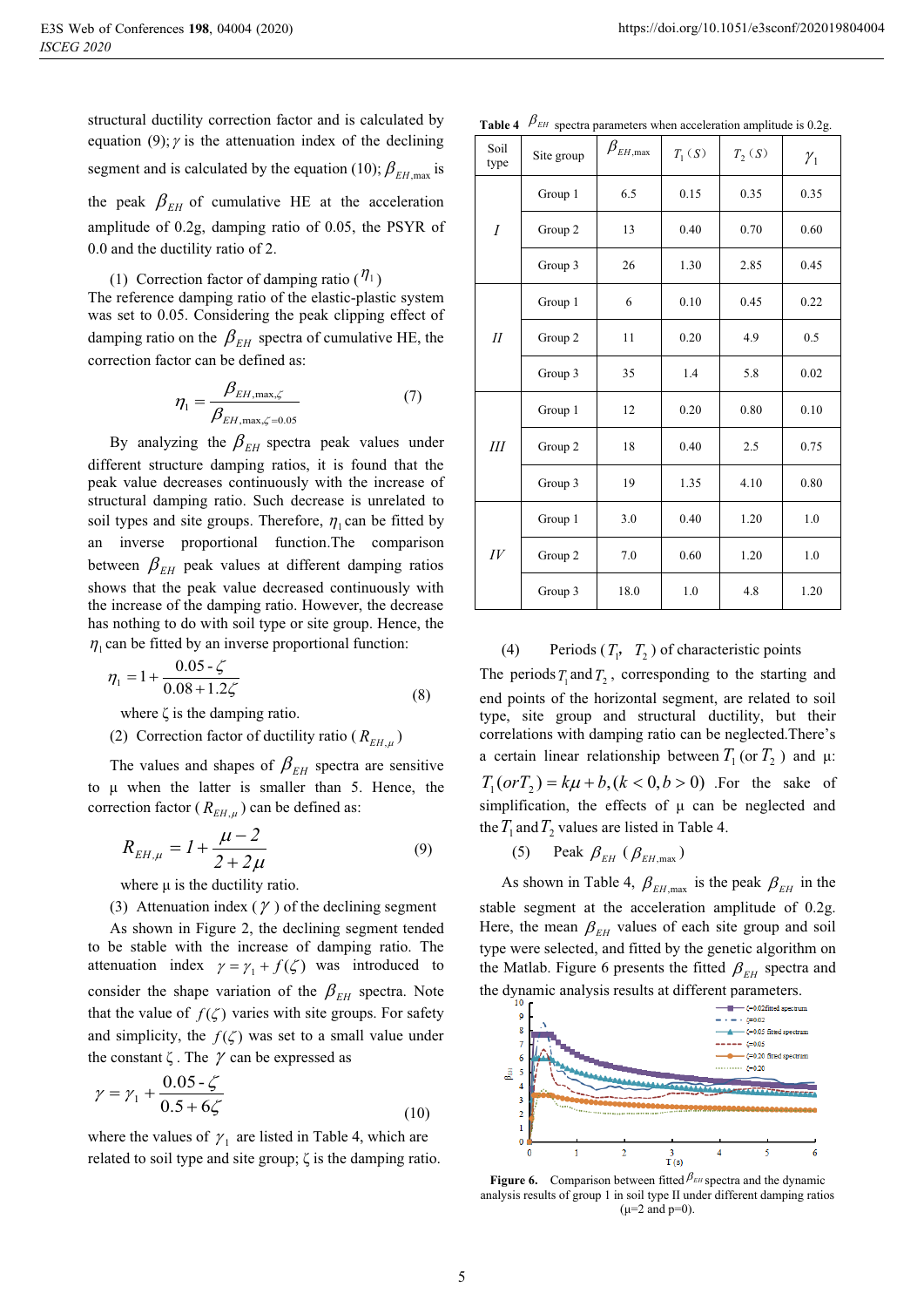# **6 Conclusions**

Considering the importance of structure energy demand in energy-based seismic design, this paper establishes normalized cumulative HE spectra according to Chinese soil site classifications, and draws the following conclusions through in-depth analysis:

(1) The soil type, site group and damping ratio have significant effects on the  $\beta_{EH}$  spectra. As the soil type changed from I to IV, both the peak  $\beta_{EH}$  and characteristic period increased continuously. The damping ratio has a peak clipping effect on the  $\beta_{EH}$ spectra, and the effect remains the same in different site groups. For the same soil type, the peak  $\beta_{EH}$  increased significantly as the site group changed from 1 to 3.

(2) The shapes of  $\beta_{EH}$  spectra have nothing to do with ductility ratio, while the spectra values are positively correlated with structural ductility when  $\mu \leq 4$ and remains stable when  $\mu \geq 5$ .

(3) The  $\beta_{EH}$  spectra consist of a rising segment, a stable segment and a declining segment. The separation periods  $T_1$  and  $T_2$  are related to soil type, site group and ductility ratio, but not to damping ratio.

**Funding:** This research was funded by the Natural Science Foundation of China (Grant no. 11604071); Natural Science Foundation of the Education Department of Anhui Province (Grant no. KJ2017A548); Natural Science Foundation of Hefei University(Grant Nos. 18ZR13ZDA,18ZR14ZDA, 2017jyxm013,2019hfjyxm16) ;Major project of natural s cience research of Universities in Anhui province (KJ20 18ZD054) and the key project of university excellent young scholars for domestic and overseas visit,Anhui Province(gxfxZD2016217).

**Confiflicts of Interest:** The authors declare that there is no conflflict of interest regarding the publication of this paper

# **References**

- 1. G.W. Housner, Limit design of structures to resist earthquake, *Proceedings of the 1st World Conference Earthquake Engineering*. Berkeley, California, USA,(1956).
- 2. H. Akiyama, Earthquake-resistant Limit State Design for Buildings,University of Tokyo Press,Tokyo, Japan,1985.
- 3. H. Akiyama, Earthquake resistant design based on the energy concept,*Proceedings of the 9th World Conference on Earthquake Engineering*,Tokyo, Japan,(1988).
- 4. C.M.Uang, V.V.Bertero, Evaluation of seismic energy in structures,*EARTHQUAKE ENGINEERING AND STRUCTURAL DYNAMICS.***19**(1),77–90,(1990) https://doi.org/10.1002/eqe.4290190108
- 5. R.K.Goel, Seismic response of asymmetric system: energy-based approach,*JOURNAL OF STRUCTURAL ENGINEERING*,ASCE. **123**(11), 1444–1453,(1997). https://doi.org/10.1061/(ASCE)0733- 9445(1997)123:11(1444)
- 6. S. Leelataviwat, S.C.Goel, B. Stojadinović, Energy based seismic design of structures using yield mechanism and target drift, *Journal of Structural Engineering*, ASCE. **127**(8), 1046–1054,(2002). https://doi.org/10.1061/(ASCE)0733-9445(2002)

- 7. H. Choi, J. Kim, Energy-based seismic design of buckling-restrained braced frames using hysteretic energy spectrum, *Engineering Structures.***28**(2), 304–311, (2006)
- https://doi.org/10.1016/j.engstruct.2005.08.008
- 8. D.R.Sahoo, S.H.Chao, Performance-based plastic design method for buckling-restrained braced frames, *Engineering Structures.***32**(9),2950-2958,(2010).
- https://doi.org/10.1016/j.engstruct.2010.05.014
- 9. S.B. Kharmale,S. Ghosh, Performance-based plastic design of steel plate shear wall, *Journal of Constructional Steel Research.***90**(5), 85–97,(2013). https://doi.org/10.1016/j.jcsr.2013.07.029
- 10. A. Habibi , R.W.K. Chan, F.Albermani, Energybased design method for seismic retrofitting with passive energy dissipation systems, *Engineering Structures.***46**(1), 77–86,(2013). https://doi.org/10.1016/j.engstruct.2012.07.011
- 11. A.Heidari, S. Gharehbaghi, Seismic performance improvement of special truss moment frames using damage and energy concepts, *EARTHQUAKE ENGINEERING & STRUCTURAL DYNAMICS.***44**(7), 1055–1073,(2015). https://doi.org/10.1002/eqe.2499
- 12. W.E. McKevitt,D.L.Anderson, S.Cherry, Hysteretic energy spectra in seismic design, In:Proceedings of the 2nd World Conference on Earthquake
- Engineering.7,487–494,(1980)<br>13. P.Khashaee Energy-based Energy-based seismic design and damage assessment for structures, PhD Thesis.School of Engineering, Southern Methodist University, Dallas, Texas,(2004).
- 14. F. López-Almansa, U.Yazgan, A. Benavent-Climent, Design energy input spectra for high seismicity regions based on Turkish registers, *Bulletin of Earthquake Engineering* . **11**(4), 885–912,(2013). https://doi.org/10.1007/s10518-012-9415-2
- 15. F.Wang, H.N. Li, T.H.Yi, Energy spectra of constant ductility factors for orthogonal bidirectional earthquake excitations, *Advances in Structural Engineering.* **18**(11), 1877–1899,(2015)
- .https://doi.org/10.1260%2F1369-4332.18.11.1887
- 16. F. Wang, H.N. Li, N.Zhang, A method for evaluating earthquake-induced structural damage based on displacement and hysteretic energy, *Advances in Structural Engineering.***19**(7), 1165–1176,(2016). https://doi.org/10.1177%2F1369433216634505
- 17. G.H. Sun, Q. Gu, Y.Z.Fang, A simplified normalized cumulative hysteretic energy spectrum, *Earthquakes and Structures.* **12**(2), 177–

<sup>128:8(1046)</sup>